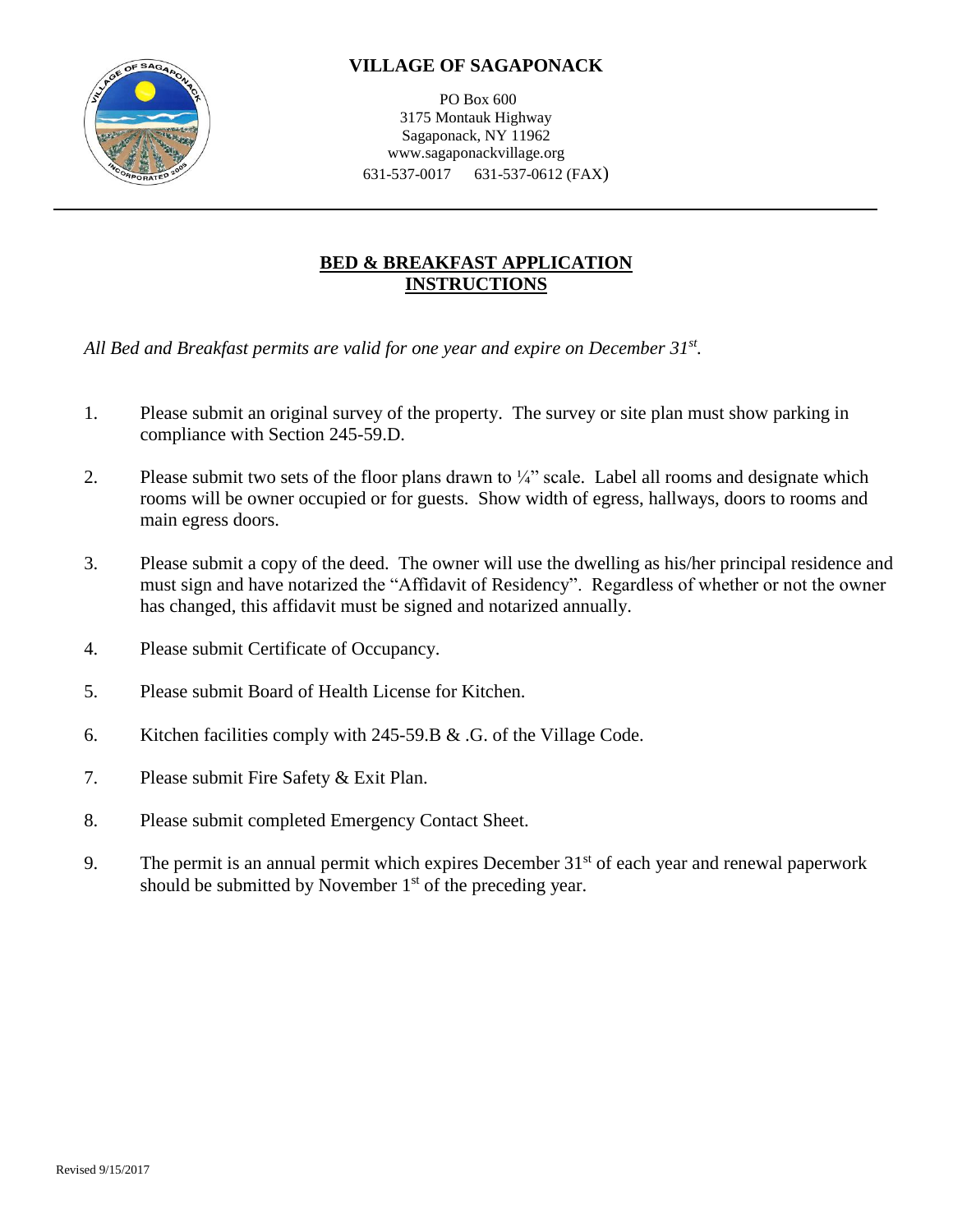

PO Box 600 3175 Montauk Highway Sagaponack, NY 11962 www.sagaponackvillage.org 631-537-0017 631-537-0612 (FAX)

# **VILLAGE OF SAGAPONACK BED & BREAKFAST CODE**

### **§ 245-59, Bed-and-Breakfasts**

A dwelling utilized as a bed-and-breakfast shall require a special exception permit and must comply with the following requirements and those restrictions set forth in the prescribed form of application for a bed-andbreakfast permit when filed.

[A.](http://www.ecode360.com/?custId=SA2797&guid=8083586&j=23) The building shall be a detached dwelling with a certificate of occupancy for such use and occupied by the owner as the owner's principal residence during any period of time in which it is also being used and occupied as a bed-and-breakfast, and the number of bedrooms therein in addition to those occupied by the owner available for registered guests shall not exceed five.

[B.](http://www.ecode360.com/?custId=SA2797&guid=8083587&j=23) No separate kitchen facilities for any registered guest shall be provided.

[C.](http://www.ecode360.com/?custId=SA2797&guid=8083588&j=23) The number of registered guests occupying the premises at any one time shall not exceed 10.

[D.](http://www.ecode360.com/?custId=SA2797&guid=8083589&j=23) The building must have a minimum of two parking spaces and at least one parking space for each room to be let. When three parking spaces are provided, the parking area shall be screened from direct view of any other structure.

E. Not more than one employee shall be permitted to work on the premises at any time, and none shall be present between the hours of 11:00 p.m. and 6:00 a.m. Members of the owner's immediate family who are residents on the premises shall not be considered employees, whether paid or unpaid.

[F.](http://www.ecode360.com/?custId=SA2797&guid=8083591&j=23) No guest may be registered for more than seven consecutive nights. The owner shall maintain a guest register and shall preserve registration records for a minimum of three years. The register and all records shall be made available for inspection by the Building Inspector or his designee.

[G.](http://www.ecode360.com/?custId=SA2797&guid=8083592&j=23) No meals except for breakfast shall be served on the premises to registered guests.

[H.](http://www.ecode360.com/?custId=SA2797&guid=8083593&j=23) The building shall be in compliance with all applicable zoning, building, fire, electrical and plumbing codes, as well as Sections AJ701.1 to AJ701.4 of the Residential Code of the state for such use.

### **By signing this document, I have acknowledged that I have read § 245-59, Bed-and-Breakfasts and the attached NYS Code regarding Bed and Breakfasts.**

Printed Name Signature Date

\_\_\_\_\_\_\_\_\_\_\_\_\_\_\_\_\_\_\_\_\_\_\_\_\_\_\_\_\_\_ \_\_\_\_\_\_\_\_\_\_\_\_\_\_\_\_\_\_\_\_\_\_\_ \_\_\_\_\_\_\_\_\_\_\_\_\_\_\_\_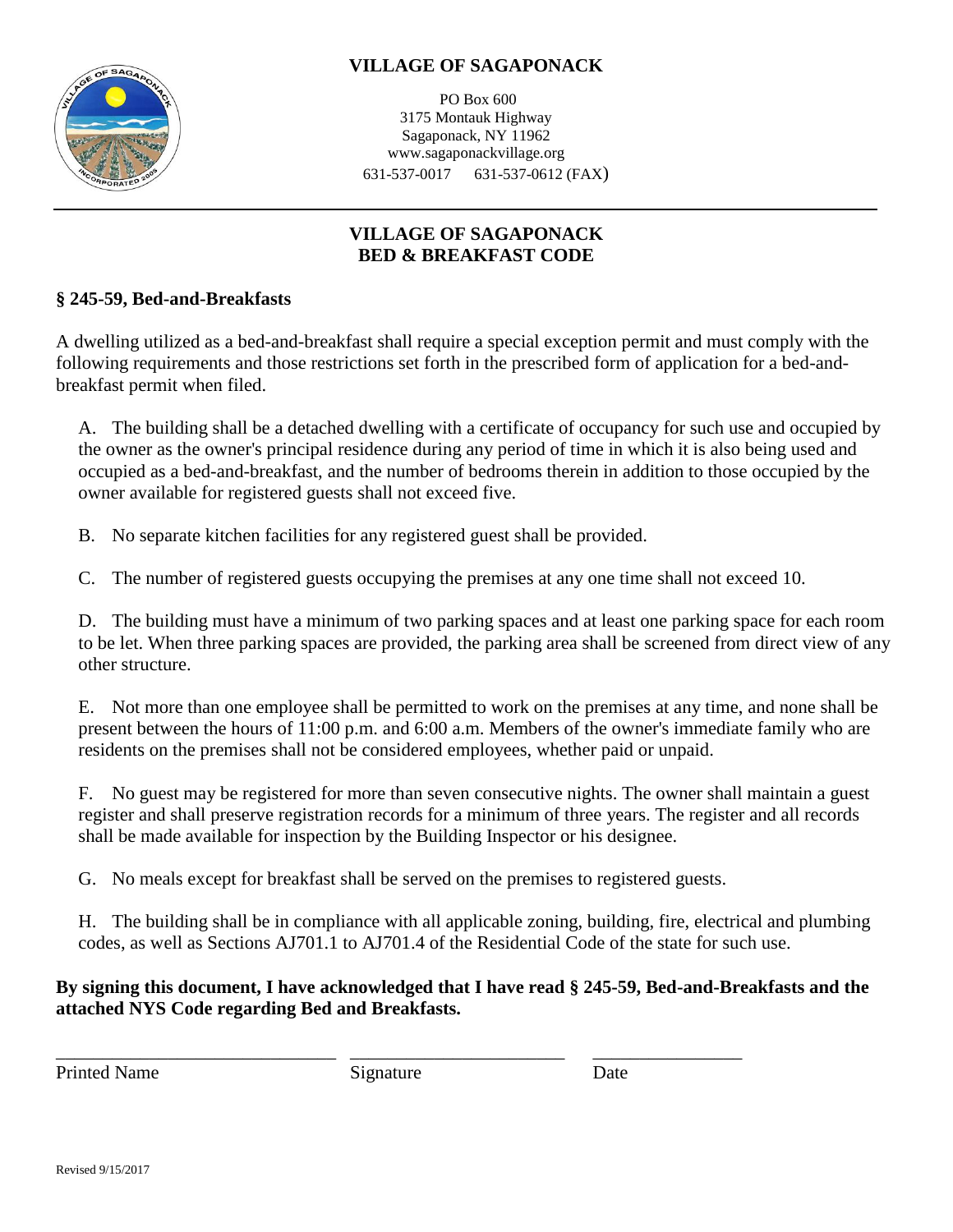

PO Box 600 3175 Montauk Highway Sagaponack, NY 11962 www.sagaponackvillage.org 631-537-0017 631-537-0612 (FAX)

# **NYS BUILDING CODE**

**SECTION R202 DEFINITION: BED AND BREAKFAST DWELLING.** An owner-occupied residence resulting from a conversion of a one-family dwelling, used for providing overnight accommodations and a morning meal to not more than ten transient lodgers and containing not more than five bedrooms for such lodgers.

## **SECTION AJ704 BED AND BREAKFAST DWELLINGS**

**AJ704.1 Scope.** Owner-occupied one-family dwellings converted for use as bed and breakfast dwellings as defined in Section AJ202 shall comply with this section.

**AJ704.2 Occupancy.** A residence converted to a bed and breakfast dwelling shall have no more than five sleeping rooms for accommodating up to 10 transient lodgers.

**AJ704.3 Special conditions.** A one-family dwelling is permitted to be converted for use as a bed and breakfast dwelling under the following conditions:

- 1. No sleeping rooms for transient use shall be located above the second story.
- 2. A fire-safety notice shall be affixed to the occupied side of the entrance door of each bedroom for transient use indicating:
	- 1. Means of egress;
	- 2. Location of means for transmitting fire alarms, if any; and
	- 3. Evacuation procedures to be followed in the event of a fire or smoke condition or upon activation of a fire or smoke-detecting or other alarm device.

**AJ704.4 Means of egress.** Means of egress shall include at least one of the following alternatives:

1. A limited area sprinkler system installed in conformance with NFPA 13D protecting all interior stairs serving as a means of egress;

2. An exterior stair conforming to the requirements of Sections R314.1 and Section R314.2 of this code, providing a second means of egress from all above grade stories or levels; or

3. An opening for emergency use conforming to the requirements of Section R310 of this code within each bedroom for transient use, such opening to have a sill not more than 14 feet above level grade directly below and, as permanent equipment, a portable escape ladder that attaches securely to such sill. Such ladder shall be constructed with rigid rungs designed to stand off from the building wall, shall be capable of sustaining a minimum load of 1,000 pounds, and shall extend to and provide unobstructed egress to open space at grade.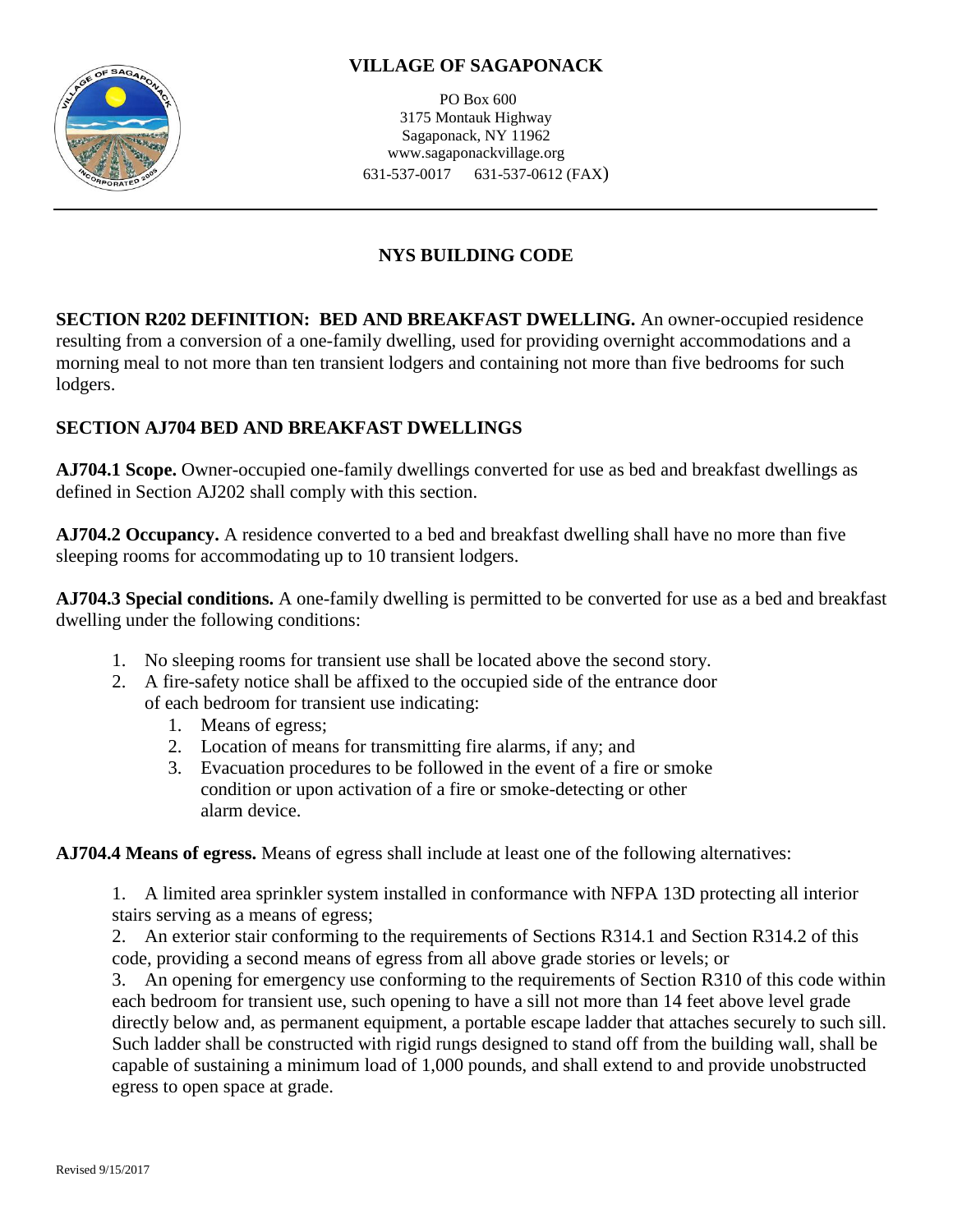### **SECTION R310 EMERGENCY ESCAPE AND RESCUE OPENINGS**

**R310.1 Emergency escape and rescue required.** Basements with habitable space and every sleeping room shall have at least one openable emergency escape and rescue opening. Where basements contain one or more sleeping rooms, emergency egress and rescue openings shall be required in each sleeping room, but shall not be required in adjoining areas of the basement. Where emergency escape and rescue openings are provided they shall have a sill height of not more than 44 inches (1118 mm) above the floor. Where a door opening having a threshold below the adjacent ground elevation serves as an emergency escape and rescue opening and is provided with a bulkhead enclosure, the bulkhead enclosure shall comply with Section 310.3. The net clear opening dimensions required by this section shall be obtained by the normal operation of the emergency escape and rescue opening from the inside. Emergency escape and rescue openings with a finished sill height below the adjacent ground elevation shall be provided with a window well in accordance with Section R310.2.

**R310.2 Window wells.** The minimum horizontal area of the window well shall be 9 square feet (0.84 m<sup>2</sup>), with a minimum horizontal projection and width of 36 inches (914 mm). The area of the window well shall allow the emergency escape and rescue opening to be fully opened.

**Exception:** The ladder or steps required by Section R310.2.1 shall be permitted to encroach a maximum of 6 inches (152 mm) into the required dimensions of the window well.

### **SECTION R313 SMOKE ALARMS, AUTOMATIC SPRINKLER SYSTEMS AND CARBON MONOXIDE ALARMS**

**R313.1 Smoke alarms.** Smoke alarms shall be installed in the following locations: [F]

- 1. In each sleeping room.
- 2. Outside each separate sleeping area in the immediate vicinity of the bedrooms.

3. On each additional story of the dwelling, including basements but not including crawl spaces and uninhabitable attics. In dwellings or dwelling units with split levels and without an intervening door between the adjacent levels, a smoke alarm installed on the upper level shall suffice for the adjacent lower level provided that the lower level is less than one full story below the upper level.

When more than one smoke alarm is required to be installed within an individual dwelling unit the alarm devices shall be interconnected in such a manner that the actuation of one alarm will activate all of the alarms in the individual unit. The alarm shall be clearly audible in all bedrooms over background noise levels with all intervening doors closed.

**Exception:** Interconnection is not required where smoke alarms are permitted to be battery operated in accordance with Section R313.1.2.

All smoke alarms shall be listed and installed in accordance with the provisions of this code and the household fire warning equipment provisions of NFPA 72.

**R313.2 Combination smoke and carbon monoxide alarms.** Combination smoke and carbon monoxide alarms are permitted, provided the alarm is listed for such use. Combination smoke and carbon monoxide alarms shall have distinctly different alarm signals for smoke or carbon monoxide alarm activation.

**R313.3 Automatic sprinkler systems.** Buildings having a height of three stories above a basement shall be equipped throughout with an automatic sprinkler system installed in accordance with NFPA 13D.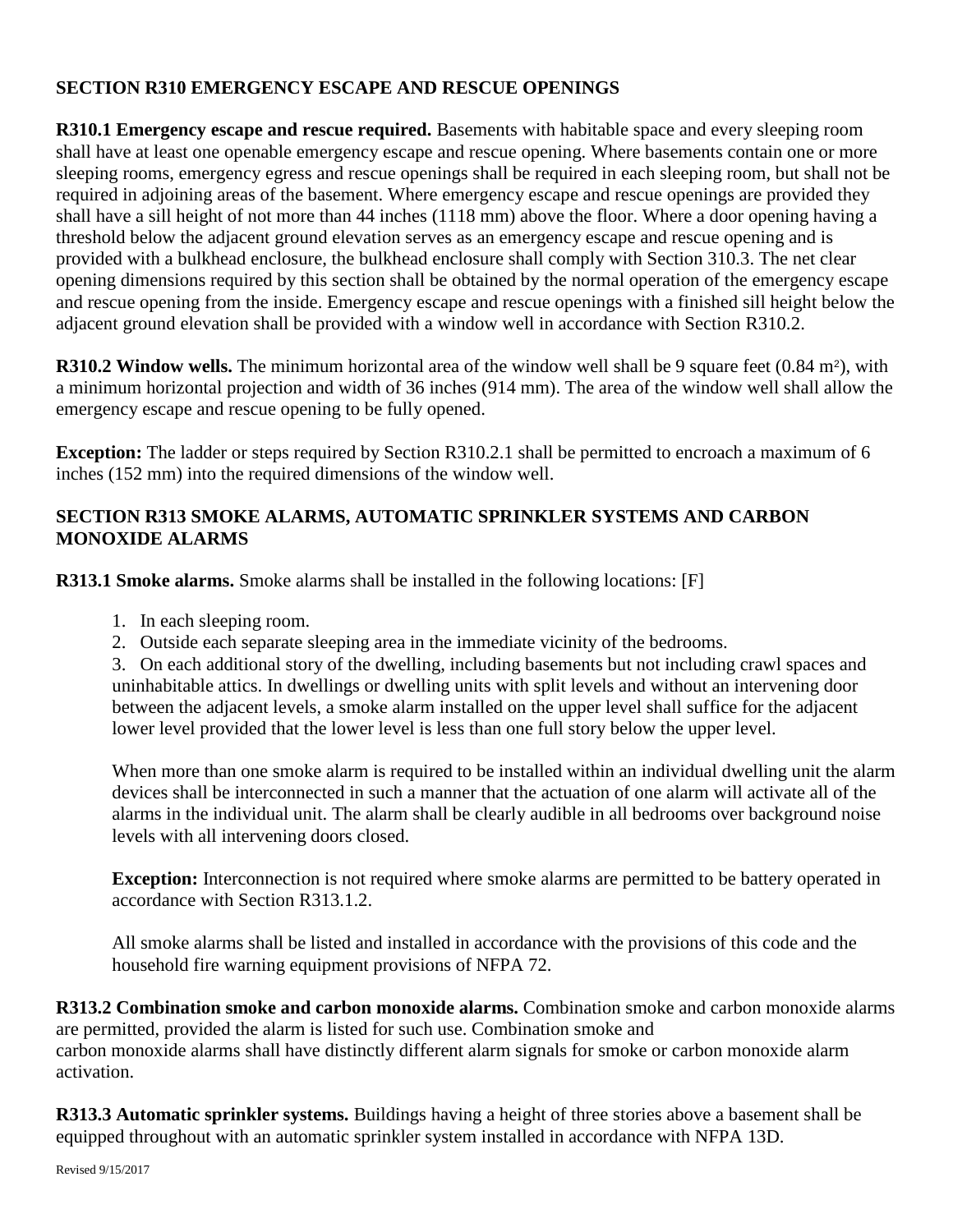**R313.4 Carbon monoxide alarms.** Carbon monoxide alarms shall be installed in the following locations:

**Exception:** Conformance with this section is not required where fuel-fired appliances and equipment, solid-fuel burning appliances and equipment, fireplaces, or motor-vehicle-related occupancies are not located within the structure.

1. Within each dwelling unit on any story having a sleeping area.

2. On any story of a dwelling unit where fuel-fired appliances and equipment, solid-fuel burning appliances and equipment, fireplaces or attached garages are located. A carbon monoxide alarm installed on any story of a dwelling unit having a sleeping area shall suffice for that story where fuel-fired appliances and equipment, solid-fuel burning appliances and equipment, fireplaces or attached automotive parking garages are also located.

When more than one carbon monoxide alarm is required to be installed within an individual dwelling unit, the alarms shall be interconnected in such a manner that the actuation of one alarm will activate all of the alarms in the individual unit. The alarm shall be clearly audible in all bedrooms over background noise levels with all intervening doors closed.

**Exception:** Interconnection is not required where carbon monoxide alarms are permitted to be battery operated in accordance with Section R313.4.3.

All carbon monoxide alarms shall be listed and labeled as complying with UL 2034 or CAN/CSA 6.19, and shall be installed in accordance with the manufacturer's installation instructions and this code.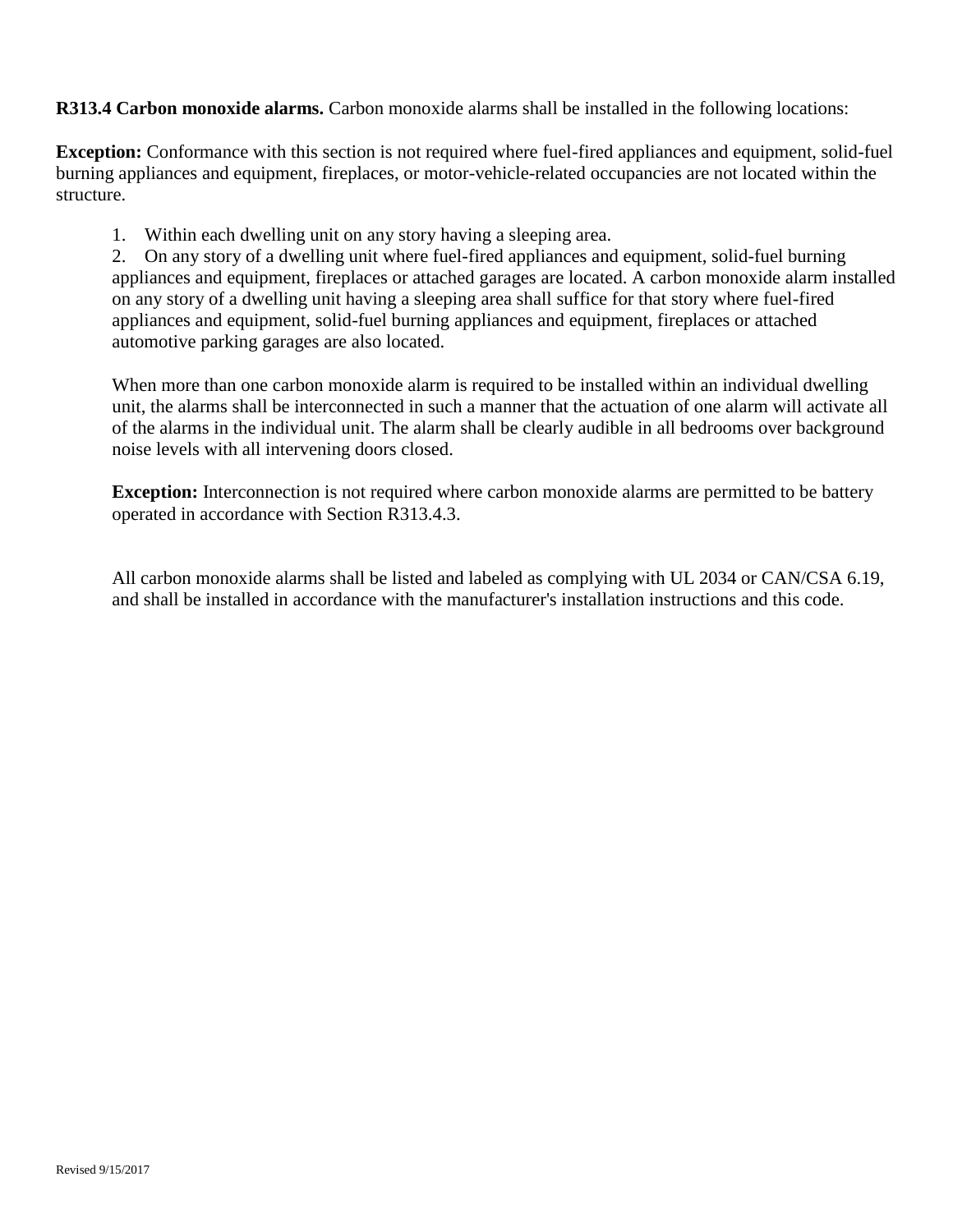

PO Box 600 3175 Montauk Highway Sagaponack, NY 11962 www.sagaponackvillage.org 631-537-0017 631-537-0612 (FAX)

## **AFFIDAVIT OF RESIDENCY**

I, \_\_\_\_\_\_\_\_\_\_\_\_\_\_\_\_\_\_\_\_\_\_\_\_\_\_\_\_\_\_\_\_\_\_\_\_\_\_\_\_\_\_\_\_\_\_\_\_\_\_, duly sworn, deposes and says:

1. I am the owner of the premises located at \_\_\_\_\_\_\_\_\_\_\_\_\_\_\_\_\_\_\_\_\_\_\_\_\_\_\_\_\_\_\_\_\_\_\_\_\_\_, more particularly shown as Suffolk County Tax Map Number:

473615 - \_\_\_\_\_\_\_\_\_ - \_\_\_\_\_\_\_\_\_ - \_\_\_\_\_\_\_\_\_ . \_\_\_\_\_\_\_\_\_\_\_\_

- 2. I am familiar with the buildings and structures located on the subject premises as shown on the survey of \_\_\_\_\_\_\_\_\_\_\_\_\_\_\_\_\_\_\_\_\_\_\_\_\_\_\_\_\_\_\_\_\_, dated \_\_\_\_\_\_\_\_\_\_\_\_\_\_\_(copy attached hereto).
- 3. I have thoroughly read and I am familiar with the Bed and Breakfast use as defined by Chapter 245- 4 of the Village Code. In particular I have read and thoroughly understand items A through H of the regulations listed under Chapter 245-59 of the Village Code and New York State Code.
- 4. I presently reside in the subject single family dwelling and this dwelling is my domicile or principal place of abode. In support of this statement, I have attached the following items as a form of proof:

\_\_\_\_\_\_\_\_\_\_\_\_\_\_\_\_\_\_\_\_\_\_\_\_\_\_\_\_\_\_\_\_\_\_\_\_\_\_\_\_\_\_\_\_\_\_\_\_\_\_\_\_\_\_\_\_\_\_\_\_\_\_\_\_\_\_\_\_\_\_\_\_\_\_\_\_\_\_\_ \_\_\_\_\_\_\_\_\_\_\_\_\_\_\_\_\_\_\_\_\_\_\_\_\_\_\_\_\_\_\_\_\_\_\_\_\_\_\_\_\_\_\_\_\_\_\_\_\_\_\_\_\_\_\_\_\_\_\_\_\_\_\_\_\_\_\_\_\_\_\_\_\_\_\_\_\_\_\_

5. I make this affidavit knowing full well that the Village of Sagaponack will rely upon the facts as stated herein to issue a permit for a Bed and Breakfast pursuant to Chapter 245-59 of the Code of the Village of Sagaponack.

Signature:  $\Box$  Dated:  $\Box$ 

Sworn to before me this  $\_\_\_\_$  day of  $\_\_\_\_\_\_\_$ , 20 $\_\_\_\_\_$ 

\_\_\_\_\_\_\_\_\_\_\_\_\_\_\_\_\_\_\_\_\_\_\_\_\_\_\_\_\_\_\_\_\_\_\_

Notary Public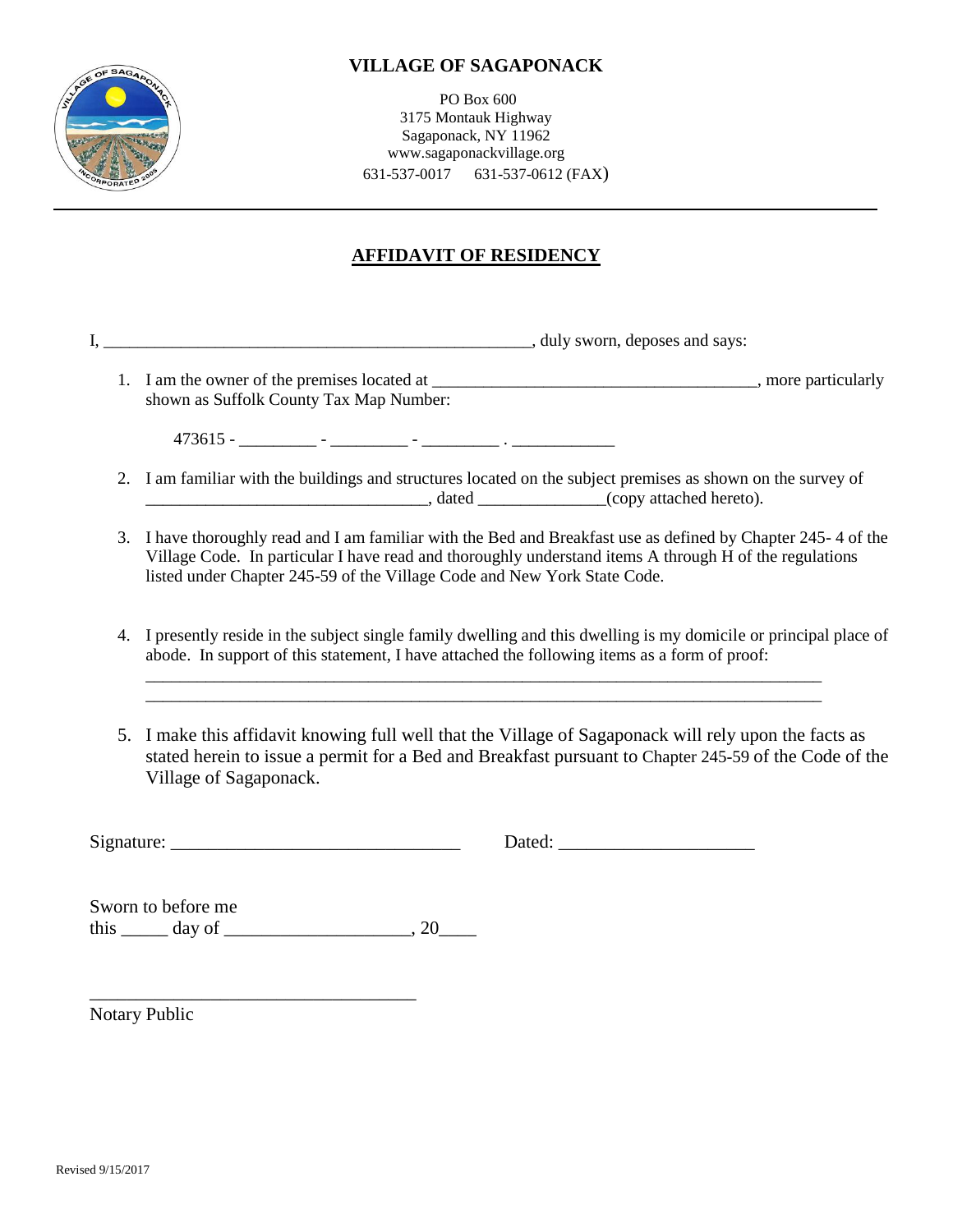



PO Box 600 3175 Montauk Highway Sagaponack, NY 11962 www.sagaponackvillage.org 631-537-0017 631-537-0612 (FAX)

## **SMOKE ALARM AND CARBON MONOXIDE AFFIDAVIT**

|    | <b>STATE OF NEW YORK</b><br><b>COUNTY OF SUFFOLK</b> | $)$ ss:                                                                                                                                                                                                                                                                                                                                                                                   |                                                                                                                                                                                                                                                                                                                                                                                                              |  |
|----|------------------------------------------------------|-------------------------------------------------------------------------------------------------------------------------------------------------------------------------------------------------------------------------------------------------------------------------------------------------------------------------------------------------------------------------------------------|--------------------------------------------------------------------------------------------------------------------------------------------------------------------------------------------------------------------------------------------------------------------------------------------------------------------------------------------------------------------------------------------------------------|--|
|    |                                                      |                                                                                                                                                                                                                                                                                                                                                                                           |                                                                                                                                                                                                                                                                                                                                                                                                              |  |
|    |                                                      |                                                                                                                                                                                                                                                                                                                                                                                           |                                                                                                                                                                                                                                                                                                                                                                                                              |  |
|    |                                                      |                                                                                                                                                                                                                                                                                                                                                                                           | SCTM#: $473615  \frac{\cdot}{\cdot}$ $\frac{\cdot}{\cdot}$ $\cdot$ $\frac{\cdot}{\cdot}$ , which is improved by a single family dwelling.                                                                                                                                                                                                                                                                    |  |
| 2) |                                                      |                                                                                                                                                                                                                                                                                                                                                                                           | That smoke detection alarm devices are installed as per Section R313 of the NYS Building Code<br>requiring multiple smoke detectors in one- or two-family residences which are located in each room<br>used for sleeping purposes, on the ceiling or wall outside of each separate sleeping area in the immediate<br>vicinity of bedroom and in each story within a dwelling including basement and cellars. |  |
| 3) |                                                      |                                                                                                                                                                                                                                                                                                                                                                                           | That carbon monoxide alarm devices are installed as per Section 378-5a of the Executive Law of New<br>York State, which is one for every floor of living space in the structure.                                                                                                                                                                                                                             |  |
| 4) | Building Code.                                       |                                                                                                                                                                                                                                                                                                                                                                                           | That I make this affidavit pursuant to Section 1193.2 of the New York State Fire Prevention and                                                                                                                                                                                                                                                                                                              |  |
|    |                                                      | Signature: $\frac{1}{\sqrt{1-\frac{1}{2}}}\left\{ \frac{1}{2} + \frac{1}{2} \frac{1}{2} \frac{1}{2} + \frac{1}{2} \frac{1}{2} \frac{1}{2} \frac{1}{2} + \frac{1}{2} \frac{1}{2} \frac{1}{2} \frac{1}{2} \frac{1}{2} + \frac{1}{2} \frac{1}{2} \frac{1}{2} \frac{1}{2} \frac{1}{2} \frac{1}{2} \frac{1}{2} \frac{1}{2} \frac{1}{2} \frac{1}{2} \frac{1}{2} \frac{1}{2} \frac{1}{2} \frac{$ |                                                                                                                                                                                                                                                                                                                                                                                                              |  |
|    | Sworn to before me                                   | this $\_\_\_$ day of $\_\_\_\_\_\_$ , 20                                                                                                                                                                                                                                                                                                                                                  |                                                                                                                                                                                                                                                                                                                                                                                                              |  |

Notary Public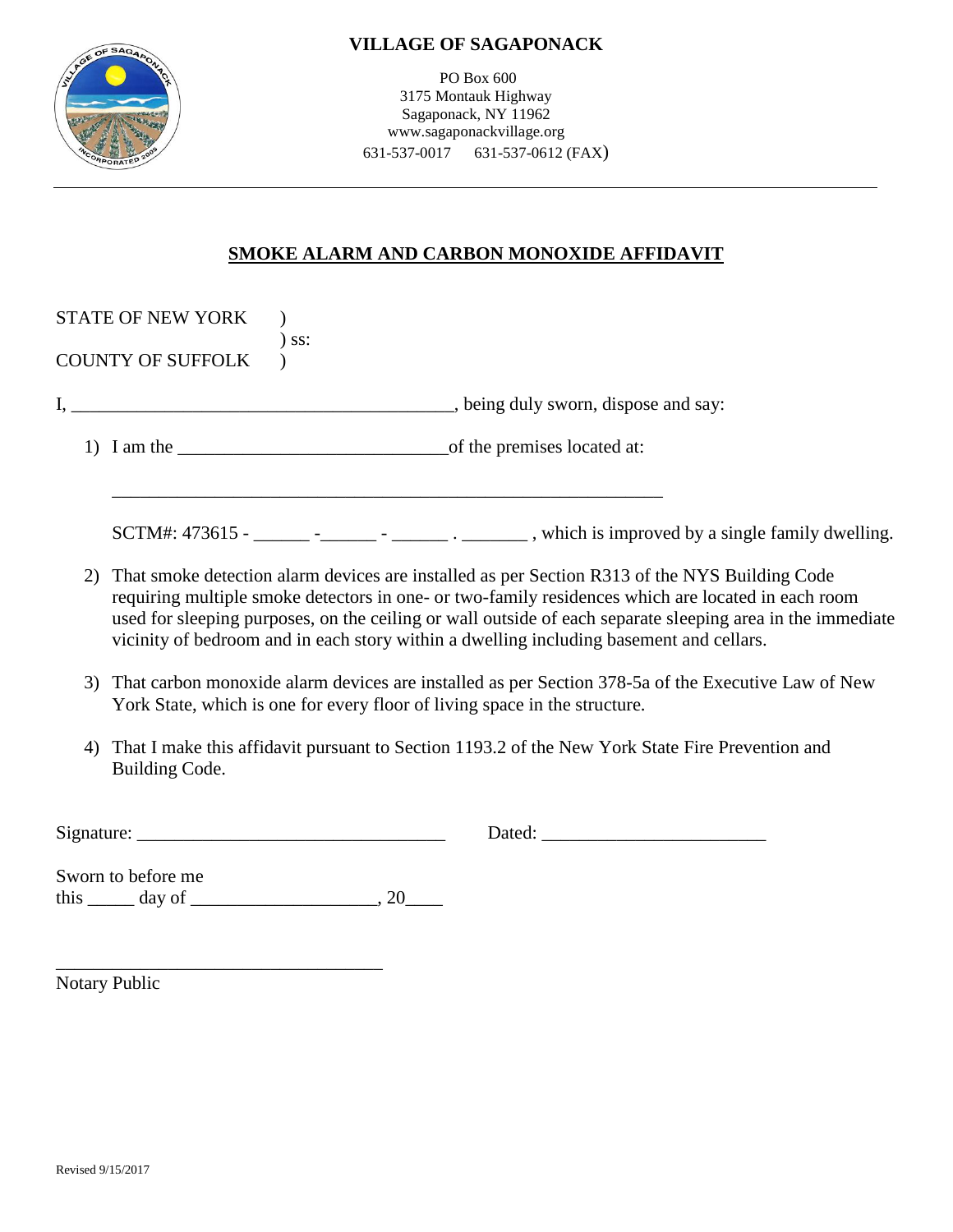

PO Box 600 3175 Montauk Highway Sagaponack, NY 11962 www.sagaponackvillage.org 631-537-0017 631-537-0612 (FAX)

# **EMERGENCY CONTACT LIST**

If owner is unavailable, give name, title and address of two (2) emergency contacts other than the owner.

| Do you have an on-site Manager? Yes _____ No _____. If yes, please list contact information: |  |
|----------------------------------------------------------------------------------------------|--|
|                                                                                              |  |
|                                                                                              |  |
|                                                                                              |  |